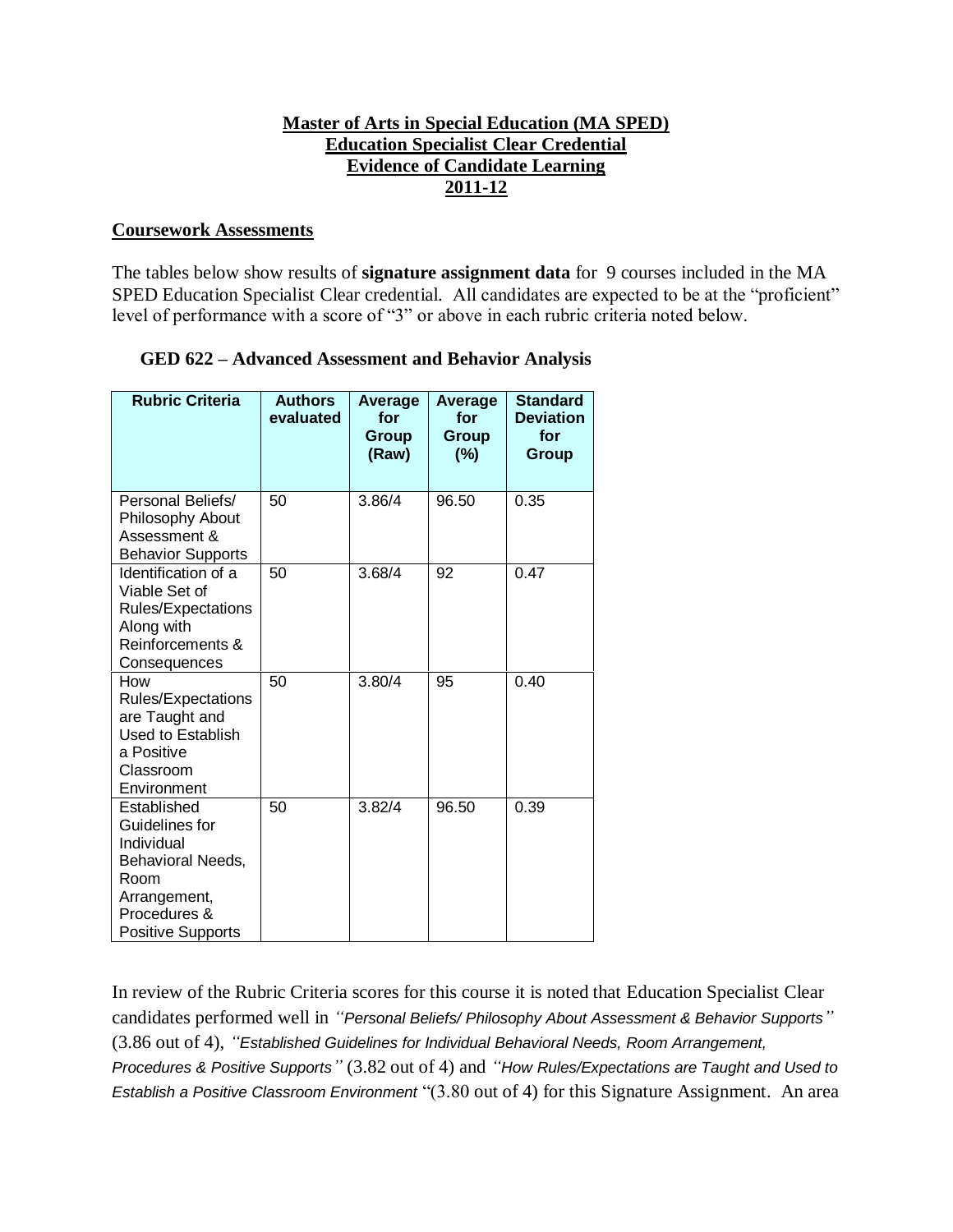somewhat lower was *"Identification of a Viable Set of Rules/Expectations Along with Reinforcements & Consequences "* ( 3.68 out of 4).

Plan for Improvement:

The SPED Program Director and program team along with the GED 622 instructors will review the informational sources currently provided to the students, as well as how the expected outcome of identification of the chain of rules/expectations/reinforcements/consequences is taught. It will be determined what additional current and appropriate information sources are available and how students learn to access them and assess their appropriateness as sources.

| <b>Rubric Criteria</b>                                                                                     | <b>Authors</b><br>evaluated | <b>Average</b><br>for<br><b>Group</b><br>(Raw) | Average<br>for<br><b>Group</b><br>(%) | <b>Standard</b><br><b>Deviation</b><br>for<br>Group |
|------------------------------------------------------------------------------------------------------------|-----------------------------|------------------------------------------------|---------------------------------------|-----------------------------------------------------|
| California State<br>Standards and<br><b>District</b><br>Approved<br>Curricular<br>Resources                | $\overline{37}$             | 3.89/4                                         | 97.30                                 | 0.66                                                |
| Gathering<br>Facts About the<br>Learners                                                                   | 37                          | 3.89/4                                         | 97.30                                 | 0.66                                                |
| Considerations<br>for<br>Differentiating<br><b>CONTENT</b><br>(What will they<br>learn?)                   | $\overline{37}$             | 3.76/4                                         | 93.92                                 | 0.72                                                |
| Considerations<br>for<br>Differentiating<br><b>PRODUCT</b><br>(How will they<br>convey their<br>learning?) | $\overline{37}$             | 3.81/4                                         | 95.27                                 | 0.70                                                |
| Considerations<br>for<br>Differentiating<br><b>PROCESS</b><br>(How will they<br>engage in<br>learning?)    | $\overline{37}$             | 3.78/4                                         | 94.59                                 | 0.71                                                |

# **GED 650 – Universal Access: Equity for All Students**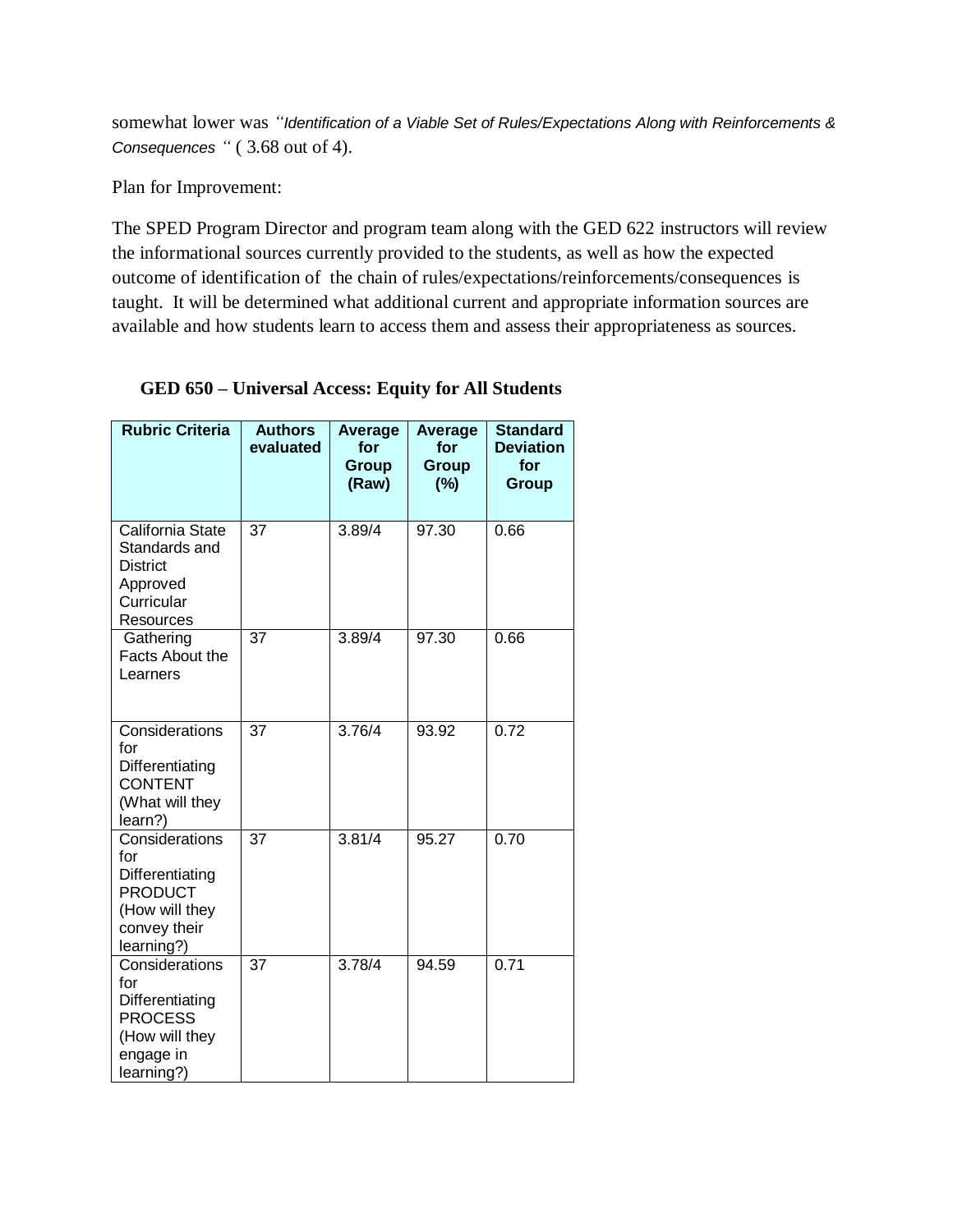| Identification of<br>Implementation<br><b>Stage</b> | 37 | 3.81/4 | 95.27 | 0.70 |
|-----------------------------------------------------|----|--------|-------|------|
| Reflection                                          | 37 | 3.68/4 | 91.89 | 0.78 |

In review of the Rubric Criteria scores for this course it is noted that candidates performed very well in the areas of *"California State Standards and District Approved Curricular Resources "* (3.89/4) and *"Gathering Facts About the Learners"* (3.89/ 4) . An area of Rubric Criteria for improvement is *"*Reflection*"* (3.68 out of 4).

Plan for Improvement:

Though the lowest criterion score is still above Proficient, it is relatively low in comparison to the other scores and worthy of review. The SPED Program Director and program team along with the GED 650 professors will review the rubric criteria for *self-reflection* and how those expectations are explicitly taught in this course.

| <b>Rubric Criteria</b>                                                                                                                                                                 | <b>Authors</b><br>evaluated | Average<br>for<br>Group<br>(Raw) | Average<br>for<br>Group<br>(%) | <b>Standard</b><br><b>Deviation</b><br>for Group |
|----------------------------------------------------------------------------------------------------------------------------------------------------------------------------------------|-----------------------------|----------------------------------|--------------------------------|--------------------------------------------------|
| Policies and Procedures<br>Related to the<br>Identification,<br>Assessment, and<br><b>Eligibility of Special</b><br><b>Education Services for</b><br><b>Students with Disabilities</b> | 49                          | 3.73/4                           | 93.37                          | 0.48                                             |
| Policies and Procedures<br>Related to Inclusive<br>Practices and<br>Programming                                                                                                        | 49                          | 3.84/4                           | 95.92                          | 0.41                                             |
| Policies and Procedures<br><b>Related to Promoting</b><br>Parent Involvement                                                                                                           | 49                          | 3.57/4                           | 89.29                          | 0.63                                             |

## **GED656 – Shared Leadership, Legislation, and Due Process**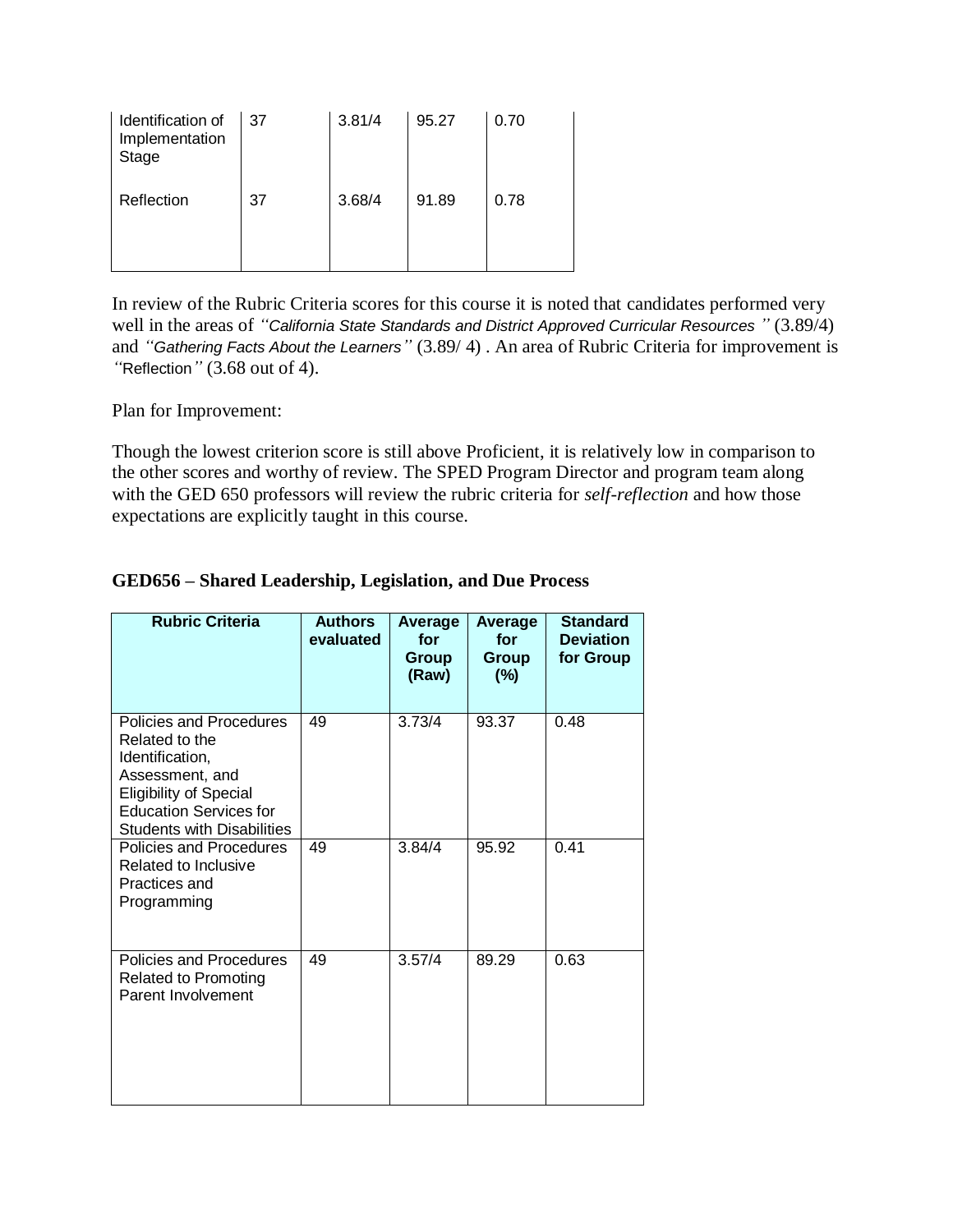| Policies and Procedures<br><b>Related to Procedural</b><br>Safeguards and Parental<br>Due Process                               | 49 | 3.66/4              | 91.58 | 0.65 |
|---------------------------------------------------------------------------------------------------------------------------------|----|---------------------|-------|------|
| Policies, Procedures,<br>and Resources Related<br>to Enhancing Effective<br>Shared Leadership and<br><b>Collaborative Teams</b> | 49 | 3.79/4              | 94.64 | 0.50 |
| <b>Resources Related to</b><br><b>Effective Instruction</b>                                                                     | 49 | $3.63/\overline{4}$ | 90.82 | 0.64 |
| <b>Resources Related to</b><br><b>Effective Special</b><br><b>Education Programming</b>                                         | 49 | 3.62/4              | 90.56 | 0.66 |
| Personal Reflection/<br>Analysis Related to the<br>Strengths of the School<br><b>District</b>                                   | 49 | 3.57/4              | 89.29 | 0.58 |
| Personal<br>Reflection/Analysis<br>Related to the Perceived<br>Areas Needing<br>Improvement                                     | 49 | 3.56/4              | 89.03 | 0.61 |

In review of the Rubric Criteria scores for this course it is noted that candidates performed relatively lower in the following Rubric Criteria areas*:" Policies and Procedures Related to Promoting Parent Involvement"* ( 3.57/4), *"Policies and Procedures Related to Procedural Safeguards and Parental Due Process"* ( 3.66/4), *"Resources Related to Effective Instruction "* ( 3.63/4), *"Resources Related to Effective Special Education Programming "* ( 3.62/4), *"Personal Reflection/ Analysis Related to the Strengths of the School District "* ( 3.57/4), *"Personal Reflection/Analysis*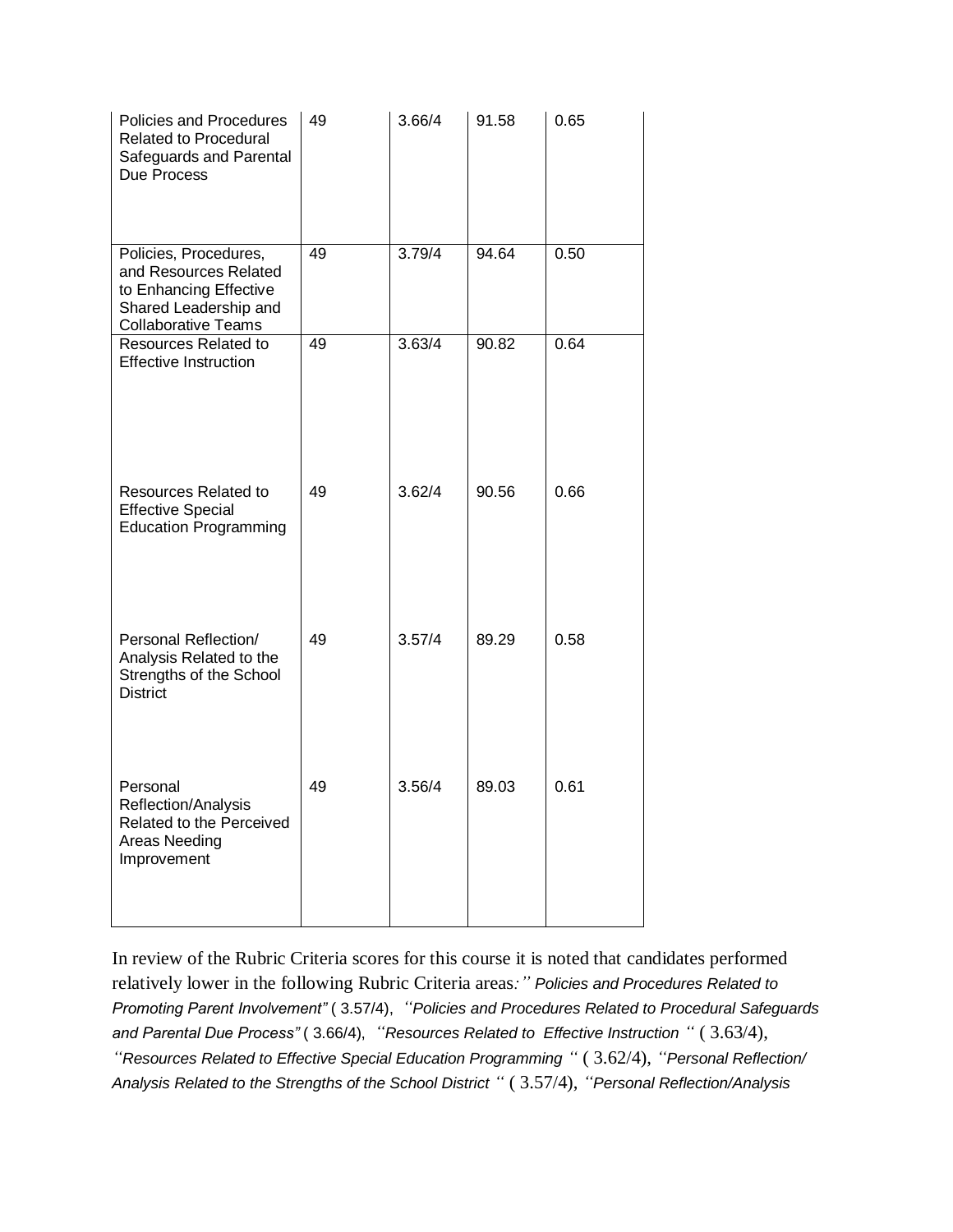*Related to the Perceived Areas Needing Improvement "* ( 3.56/4). An area of concern is the preponderance of relatively lower scores in 6 out of 9 criteria areas.

Plan for Improvement:

The SPED Program Director and program team along with the GED 656 course professors will review the signature assignment for this course and the alignment of rubric criteria with course content and CLOs for this course.

| <b>Rubric Criteria</b>                                                                                                | <b>Authors</b><br>evaluated | <b>Average</b><br>for<br>Group<br>(Raw) | <b>Average</b><br>for<br><b>Group</b><br>(%) | <b>Standard</b><br><b>Deviation</b><br>for<br>Group |
|-----------------------------------------------------------------------------------------------------------------------|-----------------------------|-----------------------------------------|----------------------------------------------|-----------------------------------------------------|
| Focus: Determining What the<br>Candidate Needs to Know and<br>Be Able to Do                                           | 24                          | 3.75/4                                  | 93.75                                        | 0.44                                                |
| Action Plan: Examining<br>Research and Applying New<br>Learning in Their Assignment                                   | 24                          | 3.50/4                                  | 87.50                                        | 0.51                                                |
| Implementation Steps: Applying<br>New Learning in Their<br>Assignment                                                 | 24                          | 3.67/4                                  | 91.67                                        | 0.48                                                |
| Reflection/ Application<br>Regarding Instructional<br><b>Strategies and Student</b><br>Attainment of Goals/Objectives | 24                          | 3.63/4                                  | 90.63                                        | 0.49                                                |

|  |  |  | <b>GED 658– Reflective Coaching/ Induction for Special Education</b> |
|--|--|--|----------------------------------------------------------------------|
|  |  |  |                                                                      |

In review of the Rubric Criteria scores for this course it is noted that candidate scores were clustered around the mid-3 level showing a steady Proficient performance solidly for this course. The criterion of "*Focus: Determining What the Candidate Needs to Know and Be Able to Do "*

( 3.75/4) was the area of relative strength. The area of *"Action Plan: Examining Research and Applying New Learning in Their Assignment " ( 3.50/4)*was the lowest andthe rubric criterion for improvement.

Plan for Improvement:

Because knowing how to apply of research to one's practice is the essence of teaching, the Program Director and program team along with the GED 658 professor will review the rubric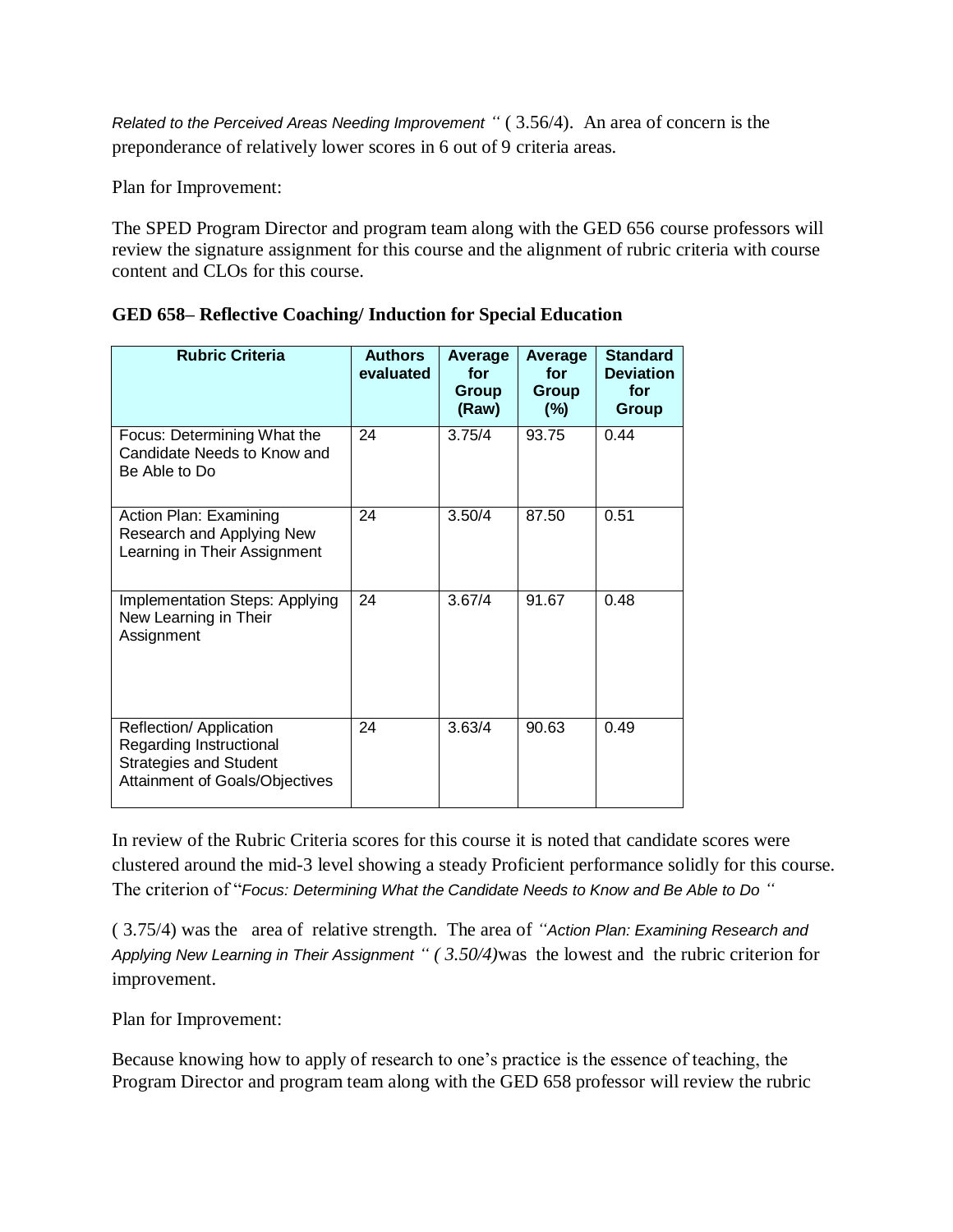criteria to determine how to make this component more intentional in the course content, and to support students in improving this important aspect of the rubric criterion.

| <b>Rubric Criteria</b>                                                                              | <b>Authors</b><br>evaluated | Average<br>for<br><b>Group</b><br>(Raw) | Average<br>for<br><b>Group</b><br>(%) | <b>Standard</b><br><b>Deviation</b><br>for<br><b>Group</b> |
|-----------------------------------------------------------------------------------------------------|-----------------------------|-----------------------------------------|---------------------------------------|------------------------------------------------------------|
| Review & Analyze<br>Demographic Data on the<br>Student, Description of the<br>School and Community  | $\overline{11}$             | 4.00/4                                  | 100                                   | $\overline{0}$                                             |
| <b>Describe Educational History</b><br>and Family System Elements                                   | $\overline{11}$             | 3.91/4                                  | 97.73                                 | 0.30                                                       |
| <b>Identify Classroom</b><br>Accommodations                                                         | $\overline{11}$             | 3.55/4                                  | 88.64                                 | 0.52                                                       |
| <b>Describe Observational</b><br>Information Related to Goals<br>and Objectives                     | 11                          | 3.55/4                                  | 88.64                                 | 0.52                                                       |
| Summary of Teacher/<br>Paraeducator Interviews                                                      | 11                          | 3.64/4                                  | 90.91                                 | 0.50                                                       |
| Comparison of Student's<br>Characteristics with<br><b>Text/Literature Characteristics</b><br>for ED | 11                          | 3.64/4                                  | 90.91                                 | 0.50                                                       |

# **GED 651– Understanding Emotional/Behavioral Disorders**

In review of the Rubric Criteria scores for this course it is noted that candidates performed very well in the areas of *"Review & Analyze Demographic Data on the Student, Description of the School and Community"* (4.0/4 ) and *"Describe Educational History and Family System Elements"* (3.91/4) out of 4). The rubric criteria for improvement are *"Identify Classroom Accommodations"* (3.55/4) and *"Describe Observational Information Related to Goals and Objectives*" ( 3.55/4)

Plan for Improvement: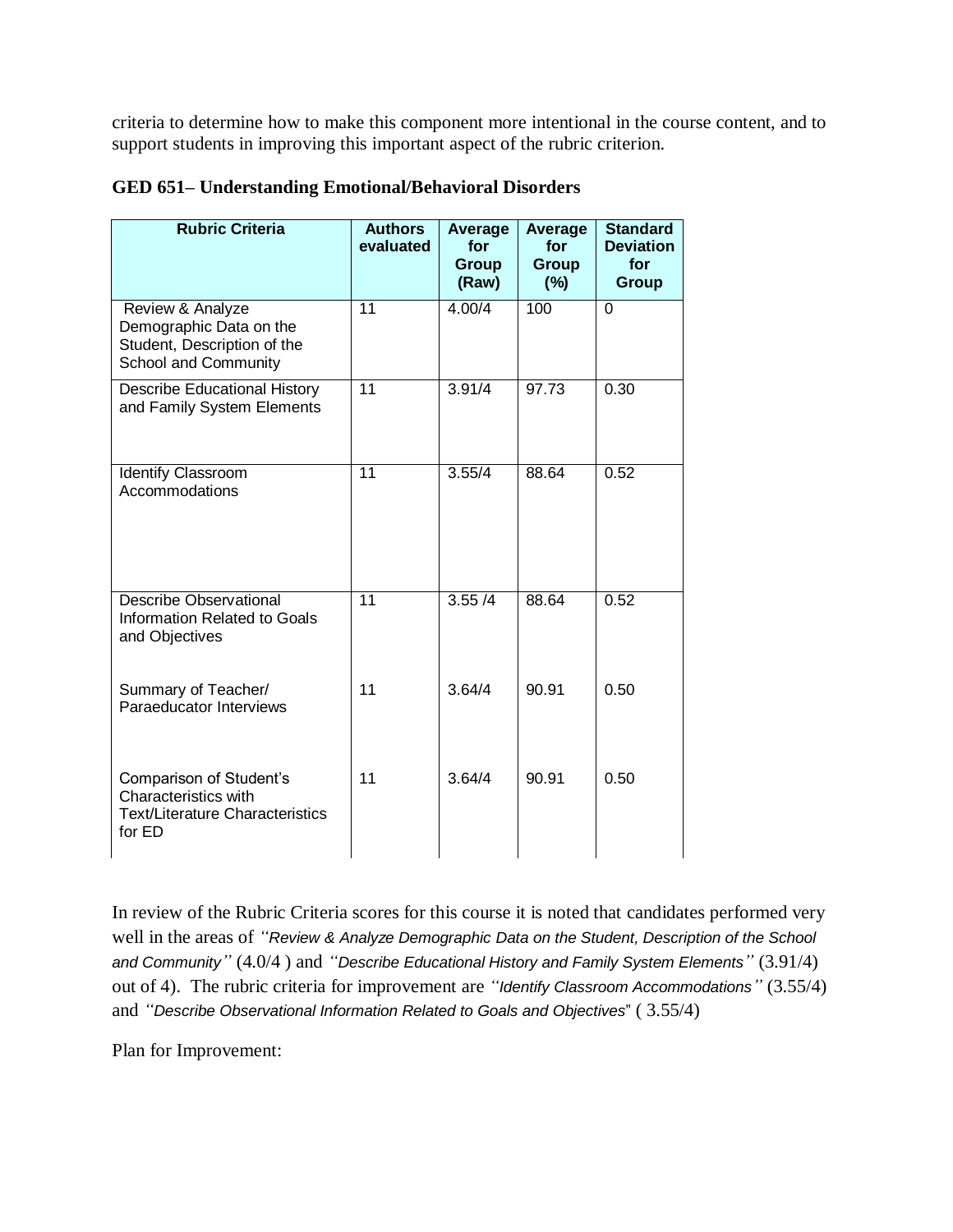Because issues of school success are so critical for students with social/emotional disabilities and these two criteria relate to school success, the Program Director and program team along with the GED 651 professors will review the rubric criteria to determine how to make theses component more intentional in the course content, and to support students in improving the process for this rubric criteria.

| <b>Rubric Criteria</b>                                                             | <b>Authors</b><br>evaluated | Average<br>for<br>Group<br>(Raw) | Average<br>for<br>Group<br>(%) | <b>Standard</b><br><b>Deviation</b><br>for<br>Group |
|------------------------------------------------------------------------------------|-----------------------------|----------------------------------|--------------------------------|-----------------------------------------------------|
| Daily Class Schedule. Task<br>Completion & Long-Short Term<br>Assignments Planning | 35                          | 3.89/4                           | 97.14                          | 0.32                                                |
| <b>Identification of DIS Services</b><br>and a Sensory Diet                        | 35                          | 3.54/4                           | 88.57                          | 0.78                                                |
| How the Anticipation of Change<br>and a Relaxation Diet are<br>Addressed           | 35                          | 3.66 / 4                         | 91.43                          | 0.59                                                |
| How a Communication System<br>of Needs/Questions is Taught<br>and Utilized         | 35                          | 3.66/4                           | 91.43                          | 0.59                                                |

|  |  |  |  | GED 652 – Methods for Teaching Students with Autism Spectrum Disorder |  |
|--|--|--|--|-----------------------------------------------------------------------|--|
|  |  |  |  |                                                                       |  |
|  |  |  |  |                                                                       |  |

In review of the Rubric Criteria scores for this course candidates performed very well in the area of *"Daily Class Schedule. Task Completion & Long-Short Term Assignments Planning"* (3.89 out of 4). The criteria of "How the Anticipation of Change and a Relaxation Diet are Addressed*"* (3.66/4) and *"How a Communication System of Needs/Questions is Taught and Utilized"* (3.66 / 4) showed identical scores.. The rubric criterion for improvement is *"Identification of DIS Services and a Sensory Diet"* (3.54/4).

Plan for Improvement:

Given the highly specialized content of this course as it relates to Autism Spectrum Disorder, the Program Director , program team along with the GED 652 professor will review the rubric criteria to determine how to make this component more intentional in the course content, and to support students in improving the reflective process for this rubric criterion.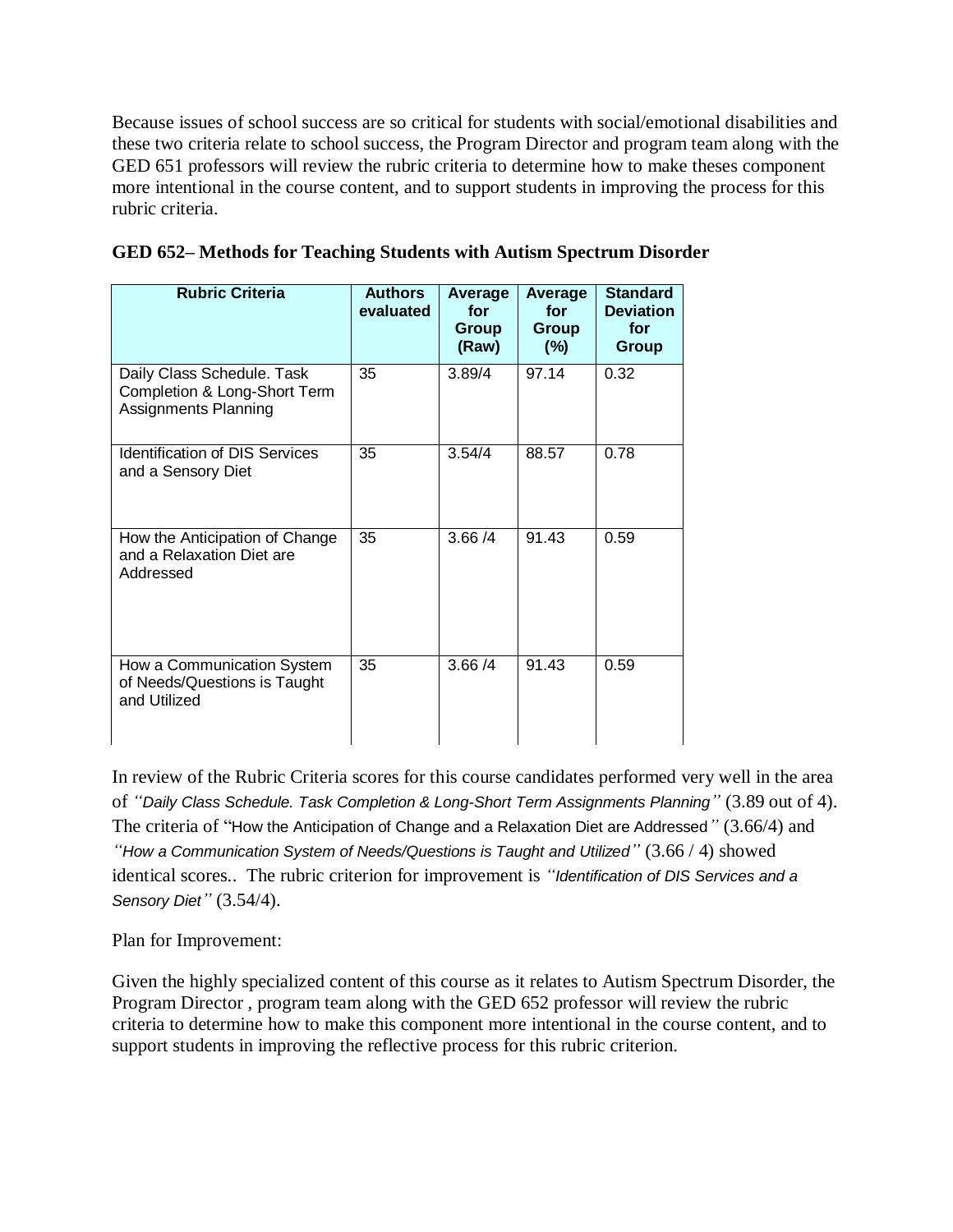| GED 661 - Early Childhood Special Education Curriculum, Services, and Supports |  |  |  |  |  |  |  |
|--------------------------------------------------------------------------------|--|--|--|--|--|--|--|
|--------------------------------------------------------------------------------|--|--|--|--|--|--|--|

| <b>Rubric Criteria</b>                                                                                                           | <b>Authors</b><br>evaluated | Average<br>for<br>Group<br>(Raw) | <b>Average</b><br>for<br><b>Group</b><br>(%) | <b>Standard</b><br><b>Deviation</b><br>for<br>Group |
|----------------------------------------------------------------------------------------------------------------------------------|-----------------------------|----------------------------------|----------------------------------------------|-----------------------------------------------------|
| Description of the Objectives<br>and Their Relationships to the<br><b>IEP Goals</b>                                              | $\overline{25}$             | 3.84/4                           | 96                                           | 0.37                                                |
| <b>Statements About the</b><br>Adaptations and<br><b>Accommodations Needed for</b><br>the Child Including EL                     | 25                          | 3.88/4                           | 97                                           | 0.33                                                |
| Description of the<br>Environment/Setting and the<br><b>Materials Needed</b>                                                     | 25                          | 3.88/4                           | 97                                           | 0.33                                                |
| Specifications About the Data<br><b>Collection System Used</b>                                                                   | $\overline{25}$             | 3.60 / 4                         | 90                                           | 0.58                                                |
| Discussion About the Way in<br>Which Family Members are<br>Included in the Activity                                              | 25                          | 3.68/4                           | 92                                           | 0.56                                                |
| Strategies for Inclusion to<br>Accomplish Curriculum<br>Adaptation, Scheduling, Class<br>Composition, Grouping,<br>Transitioning | 25                          | 3.56/4                           | 89                                           | 0.58                                                |
| Description of t he Roles and<br>Responsibilities of<br>Paraprofessionals in Instruction                                         | 25                          | 3.52/4                           | 88                                           | 0.71                                                |

In review of the Rubric Criteria scores for this course candidates gave high performances in the areas of *"Description of the Objectives and Their Relationships to the IEP Goals"* (3.88 out of 4), *"Statements About the Adaptations and Accommodations Needed for the Child Including EL"* (3.88 out of 4) and *"Description of the Environment/Setting and the Materials Needed"* (3.88 out of 4). The rubric criteria for improvement is *"Description of t he Roles and Responsibilities of Paraprofessionals in Instruction"* (3.52 / 4) and "*Strategies for Inclusion to Accomplish Curriculum Adaptation, Scheduling, Class Composition, Grouping, Transitioning*" ( 3.56/4).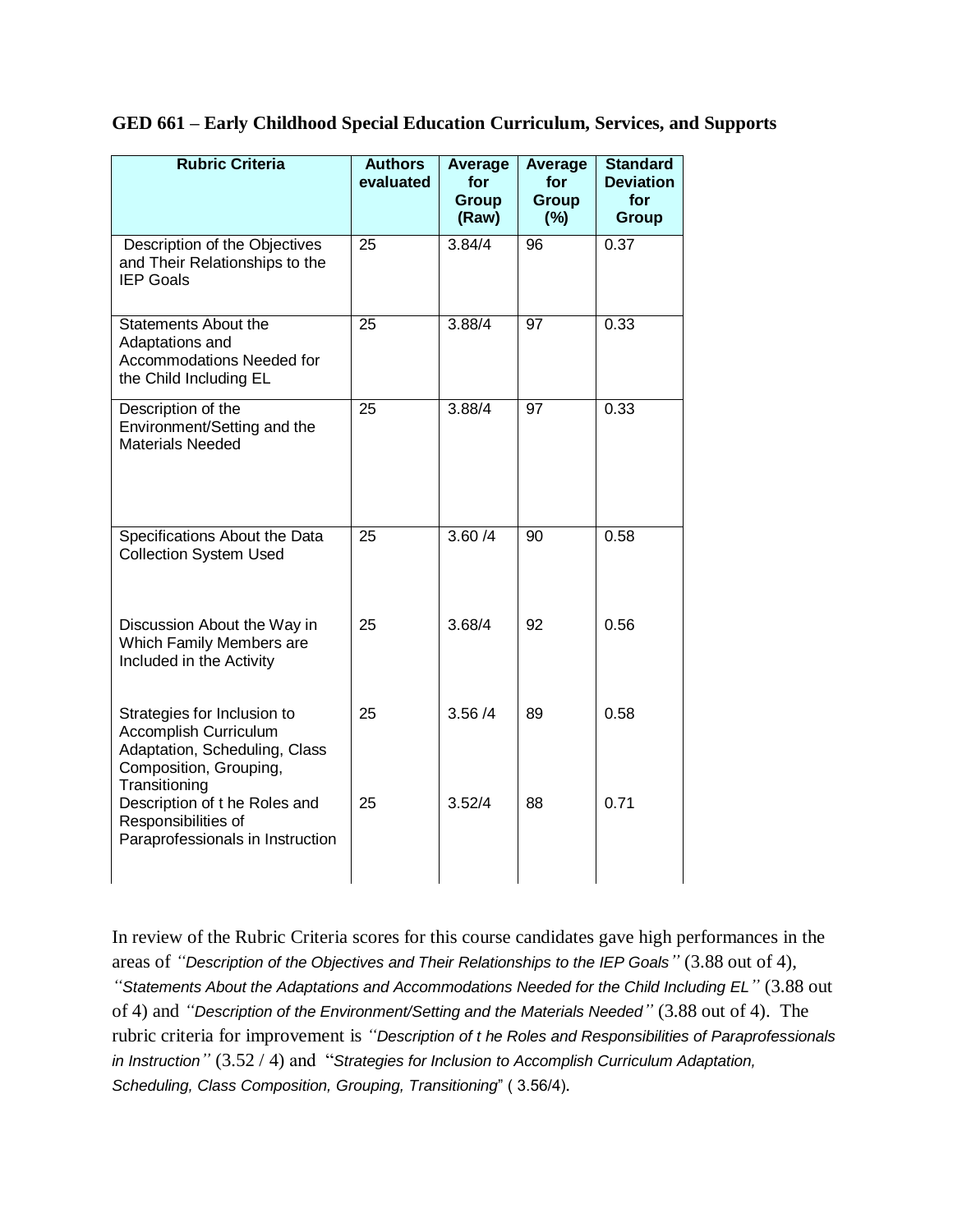Plan for Improvement:

Because of the highly specialized disability-specific content in this course, the Program Director and program team along with the GED 661 professors will review the rubric criteria to determine how to make these components more intentional in the course content, and to support students in improving the process for greater responsiveness to this rubric criteria.

| <b>Rubric Criteria</b>                                                                                                              | <b>Authors</b><br>evaluated | <b>Average</b><br>for<br>Group<br>(Raw) | <b>Average</b><br>for<br>Group<br>(%) | <b>Standard</b><br><b>Deviation</b><br>for Group |
|-------------------------------------------------------------------------------------------------------------------------------------|-----------------------------|-----------------------------------------|---------------------------------------|--------------------------------------------------|
| <b>Introductory Statement</b><br>of Philosophy of<br>Education                                                                      | $\overline{10}$             | 3.30/4                                  | 82.50                                 | 0.67                                             |
| Perspective on Human<br>Nature & View of<br><b>Students</b>                                                                         | $\overline{10}$             | 3.40/4                                  | 85.00                                 | 1.07                                             |
| Perspective on<br>Epistemology and How It<br>Relates to Students                                                                    | $\overline{10}$             | 3.30/4                                  | 82.50                                 | 0.82                                             |
| Role of Major<br>Philosophers That<br><b>Contribute to Personal</b><br>Philosophy Formation                                         | $\overline{10}$             | 3.50/4                                  | 87.50                                 | 0.71                                             |
| <b>How Personal</b><br>Philosophy Transforms<br><b>Professional Practice</b><br>through Particular<br><b>Professional Standards</b> | $\overline{10}$             | 3.20/4                                  | 80.00                                 | 0.79                                             |

| <b>GED 672 – Philosophy of Education</b> |  |
|------------------------------------------|--|
|------------------------------------------|--|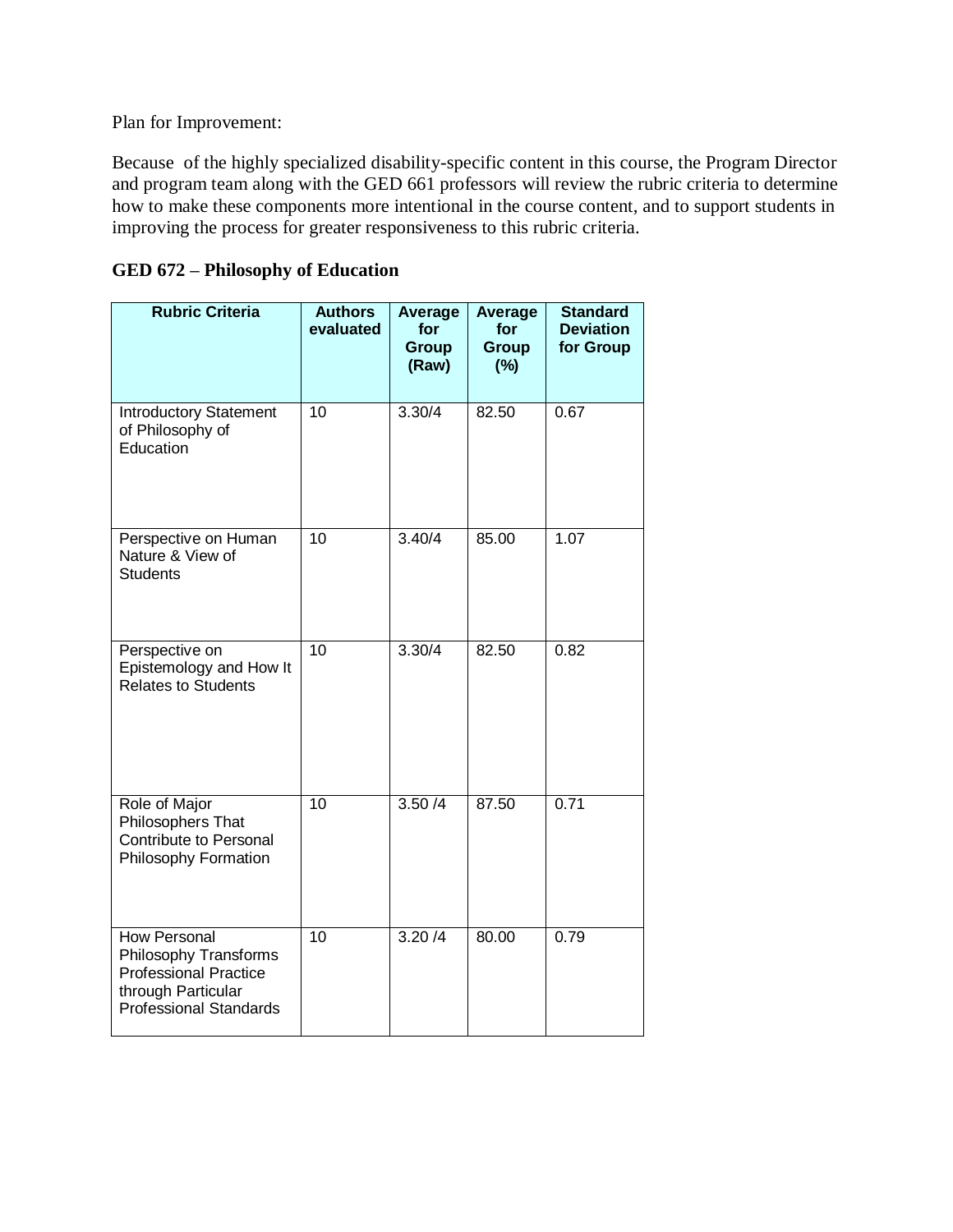| Application of Personal<br>Philosophy to a Current<br><b>Issue in Education</b> | 10 | 3.80 / 4 | 95.00 | 0.42 |
|---------------------------------------------------------------------------------|----|----------|-------|------|
| Conventions of<br>Grammar, Spelling,<br>Citations, Organization                 | 10 | 3.60/4   | 90.00 | 0.84 |

In review of the Rubric Criteria scores for this course the candidates performed very well in the area of *"Application of Personal Philosophy to a Current Issue in Education"* (3.80 out of 4). Relatively low areas were noted in "How Personal Philosophy Transforms Professional Practice through Particular Professional Standards*"* (3.20 out of 4) , *"Perspective on Epistemology and How It Relates to Students"* (3.30 out of 4), and "*Introductory Statement of Philosophy of Education*" ( 3.30 out of 4) . These rubric criteria are areas for improvement.

Plan for Improvement:

The Program Director and the program team along with the GED 672 professors will review the rubric criteria to determine how to make these components more intentional in the course content, and to support students in improving the reflective process for this rubric criterion.

| <b>Rubric Criteria</b>                                                                                                | <b>Authors</b><br>evaluated | Average<br>for<br>Group<br>(Raw) | Average<br>for<br>Group<br>(%) | <b>Standard</b><br><b>Deviation</b><br>for<br>Group |
|-----------------------------------------------------------------------------------------------------------------------|-----------------------------|----------------------------------|--------------------------------|-----------------------------------------------------|
| Organization of<br>the Content of the<br>Presentation                                                                 | 2                           | 3.50/4                           | 87.50                          | 0.71                                                |
| Content & Topic of<br>Research is<br>Relevant, Current,<br>and Applicable to<br>21 <sup>st</sup> Century<br>Education | 2                           | 3.50/4                           | 87.50                          | 0.71                                                |

|  |  |  | <b>GED 689P – Action Research Project/ Oral Presentation</b> |
|--|--|--|--------------------------------------------------------------|
|  |  |  |                                                              |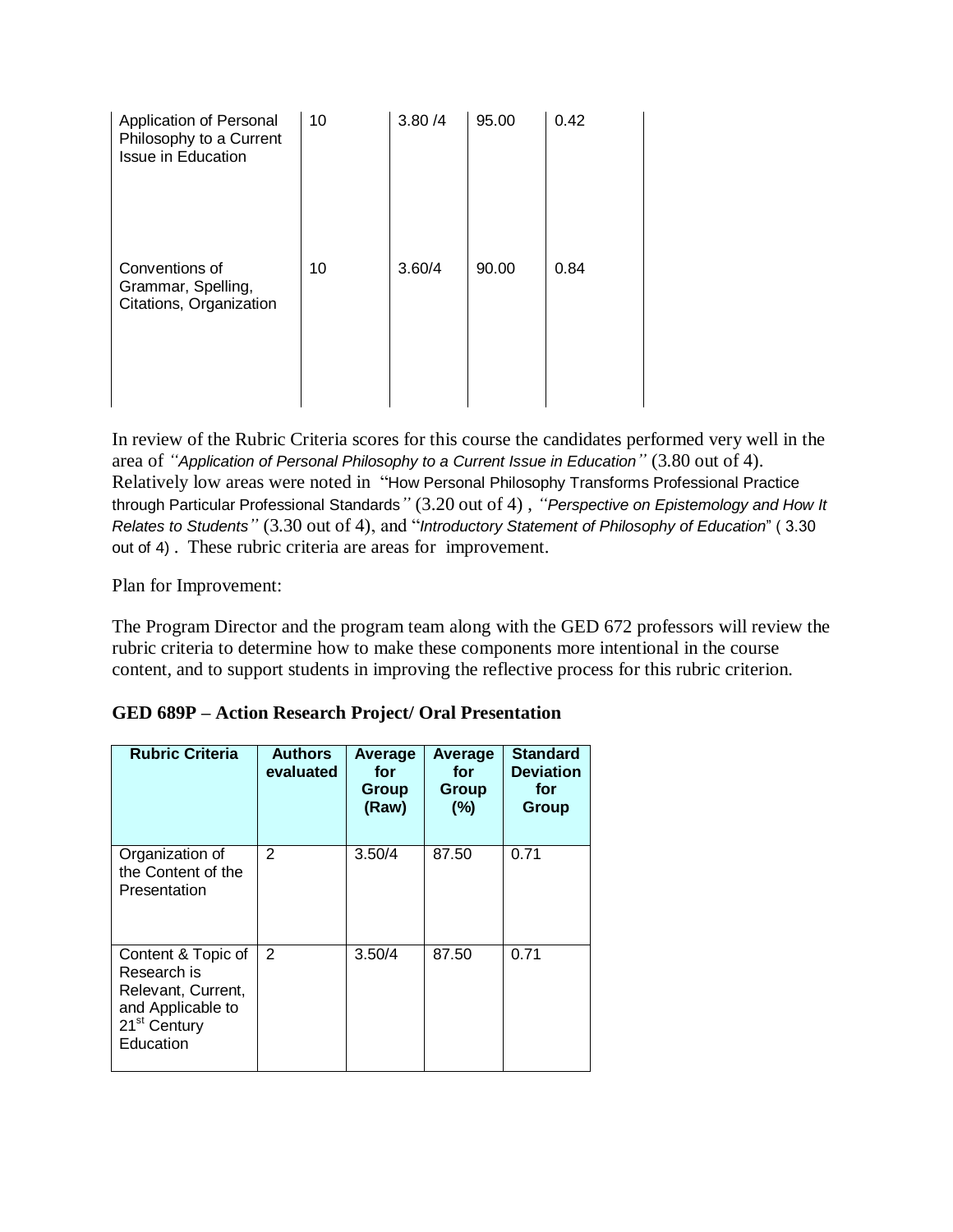| The Research<br>Conducted<br><b>Followed Sound</b><br>Research<br>Methods;<br>Research<br><b>Questions Match</b><br>Data Gathered,<br>Variables<br><b>Accounted For</b> | 2              | 3.50/4 | 87.50 | 0.71 |
|-------------------------------------------------------------------------------------------------------------------------------------------------------------------------|----------------|--------|-------|------|
| Data Analysis &<br>Findings Are<br>Connected to<br>Application &<br>Recommendations                                                                                     | $\overline{2}$ | 3.38/4 | 84.38 | 0,53 |
| Use of<br>Professional<br>Language,<br>Grammar,<br>Articulation, &<br>Physical<br>Behaviors are<br>Appropriate to the<br>Audience,<br>Occasion, &<br>Purpose            | $\overline{2}$ | 3.50/4 | 87.50 | 0.71 |

In review of the Rubric Criteria scores for this course it was noted that candidates performed somewhat better in the areas of *"Organization of the Content of the Presentation"* (3.50 /4), *"Content & Topic of Research is Relevant, Current, and Applicable to 21st Century Education"* ( 3.50/4),

*"The Research Conducted Followed Sound Research Methods; Research Questions Match Data Gathered, Variables Accounted For"* ( 3.50/4), and *"Use of Professional Language, Grammar, Articulation, & Physical Behaviors are Appropriate to the Audience, Occasion, & Purpose* " ( 3.50/4). The rubric criterion for improvement is *"Data Analysis & Findings Are Connected to Application & Recommendations"* (3.38 out of 4).

Plan for Improvement:

The Program Director and program team along with the GED 689P professor will review the rubric criteria to determine how to make this component more intentional in the course content, and to support students in improving the reflective process for this rubric criterion.

### **Disposition Assessments**

The tables below show results of **Disposition Assessment ( Professor Assessment) data** for the Education Specialist Clear credential. All candidates are expected to be at the "proficient" level of performance with a score of "3" or above in each rubric criteria noted below.